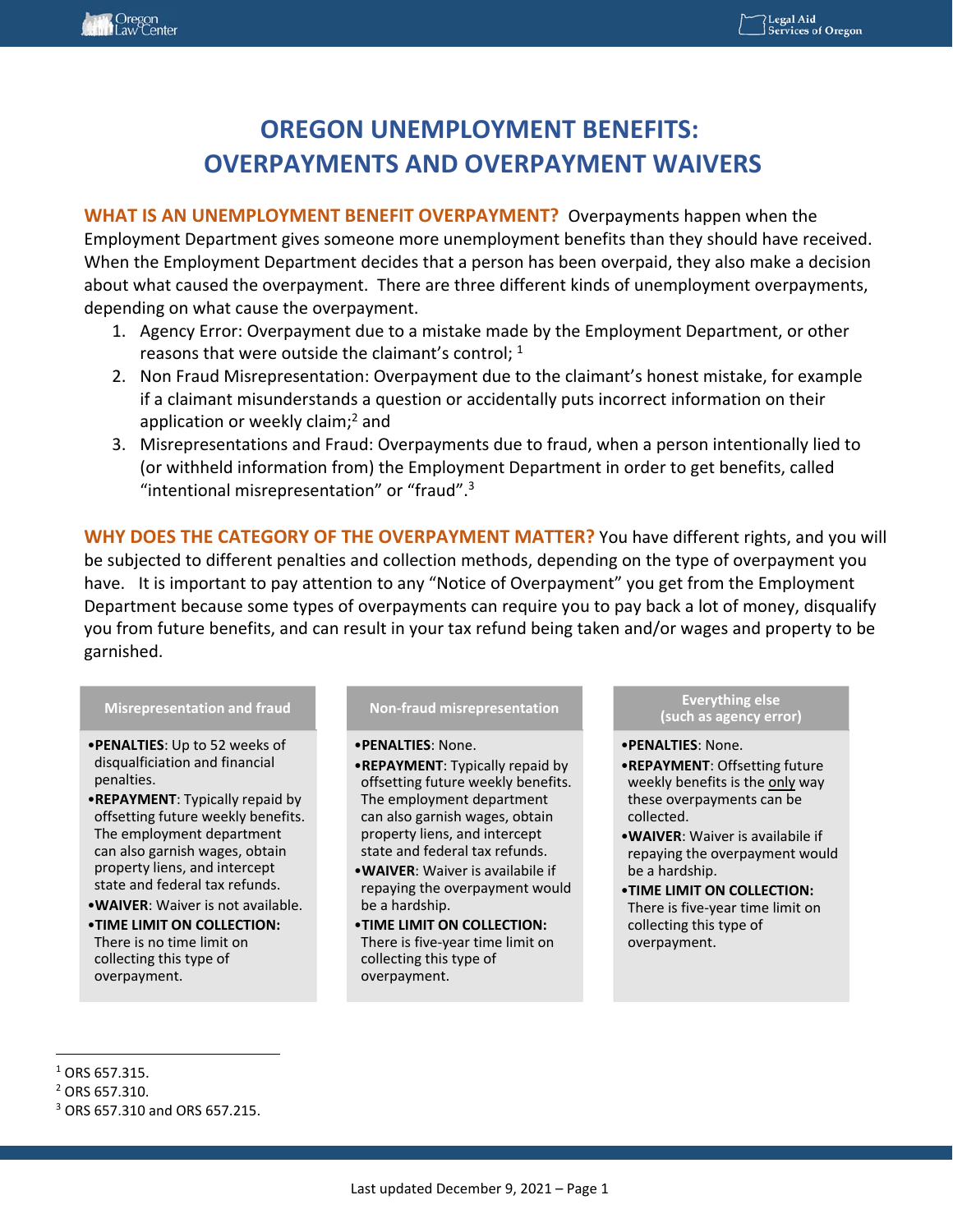**HOW WILL I LEARN ABOUT AN OVERPAYMENT?** If you are facing an overpayment, you will receive 2 separate "Administrative Decisions" from the Employment Department. First, you should get an get an "Administrative Decision" telling you that you were not eligible for some or all of the weeks of benefits you already received. After the first eligibility decision, you should get a second "Administrative Decision" telling you that because you weren't eligible for some benefits you got, you have an overpayment that you must repay. This notice should tell you exactly how much money you owe due to the overpayment, explain which type of overpayment the Employment Department thinks you owe (fraud, honest mistake, or paid in error), and whether you have the right to ask for a "waiver" of the overpayment. (See p. 3‐4 for information on "waivers").

## **SHOULD I APPEAL AN OVERPAYMENT DECISION?**

Yes! It is very important to challenge BOTH of the decisions. First you must ask for a hearing on (appeal) the Employment Department decision that you weren't eligible for some or all of the benefits they gave you. If you win this appeal, you may not owe any overpayment at all. You must ALSO ask for a hearing on (appeal) the second decision that tells you how much and what type of overpayment you owe. This is your chance to prove that, even if you do owe some overpayment, that the amount of overpayment is wrong, or that the overpayment was an honest mistake and not fraud. **IT IS IMPORTANT TO APPEAL BOTH OF THESE DECISIONS SEPARATELY.** If you don't ask for a hearing on the first decision that says you received benefits you weren't eligible for, it is very hard to challenge the overpayment that will come next. You have 20 days from the date of decision to ask for an appeal. If you miss the 20‐day deadline, you can file a late request and explain why you had good reasons for missing the deadline, and that you filed as soon as you could based on your situation. You must ask for good cause within 7 days of discovering you missed the deadline.

**HOW DO I APPEAL AN OVERPAYMENT DECISION?** Within 20 days of the mailing date of the decision, you can appeal by fax at (503) 947‐1335 or submitting a request through the Oregon employment Department's Contact Us form: **https://oedcontactus.oregon.gov/hc/en‐us/requests/new.** You could also mail an appeal to 875 Union St NE, Salem, OR 97301, but due to the very short timeline for hearing requests, we recommend using fax or the Contact Us form.

You do not need to include a long explanation about why you disagree with the decision, but can simply state that you disagree with the agency's decision and request a hearing. The Employment Department also requests that you include the following information, if possible:

- The last four digits of your Social Security Number or your full Customer Identification Number (CID),
- The administrative decision number (on the decision you are appealing),
- The mailing date of the administrative decision you're appealing,
- A brief description of why you are appealing, and
- Any request for language interpretation or disability accommodation.

#### **SHOULD I CONTINUE TO CLAIM WEEKLY BENEFITS WHILE I AM APPEALING THE OVERPAYMENT?**

Yes. During the entire appeal process, continue to file for weekly benefits.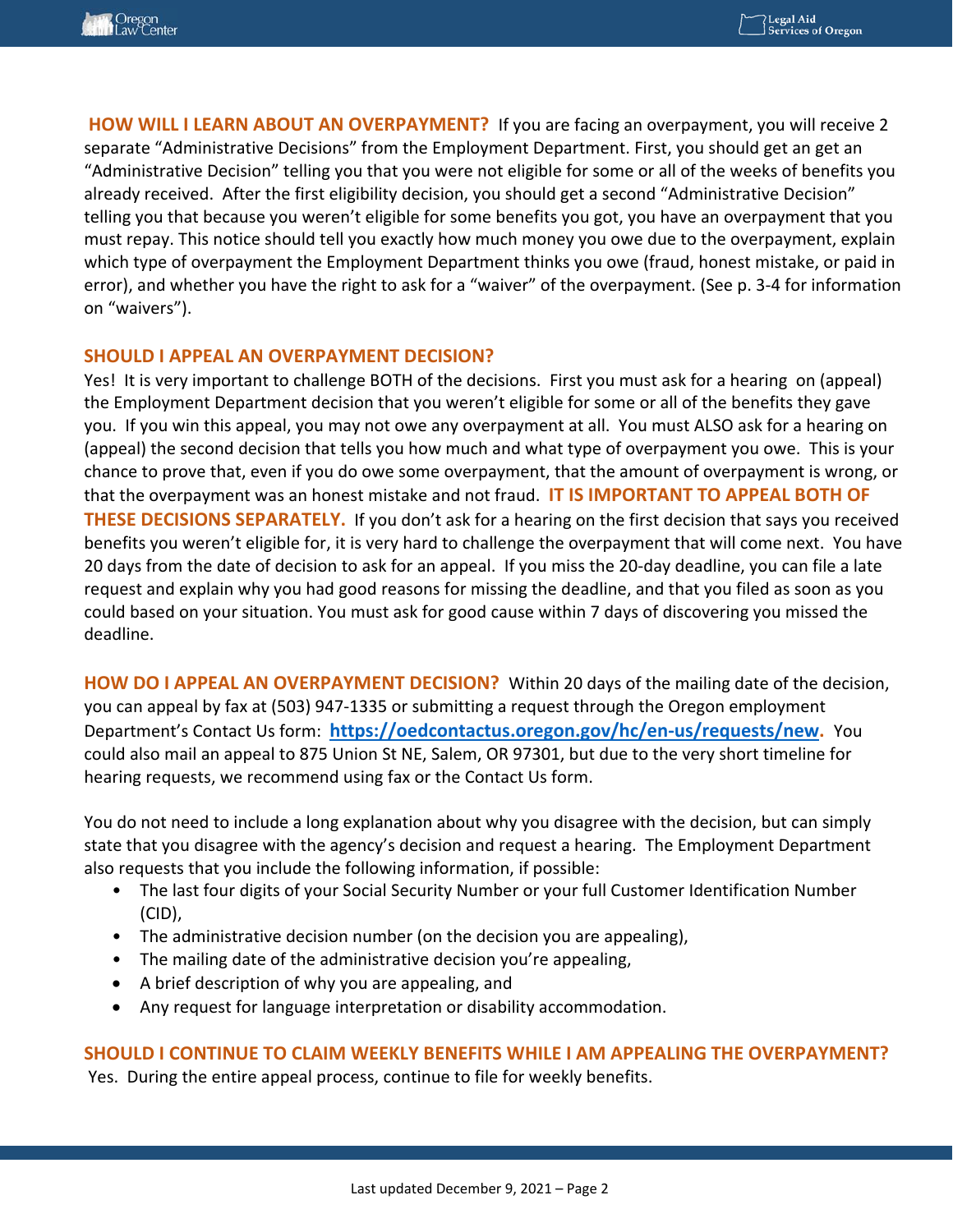# WHAT IS A "WAIVER" OF AN OVERPAYMENT?

A "waiver" of an overpayment is when the Employment Department agrees not to make you pay back the money they overpaid you. An overpayment waiver "extinguishes liability" of the person who owes the debt. This means that the overpayment debt you owe is forgiven.

## **AM I ELIGIBLE FOR AN OVERPAYMENT WAIVER?**

You can apply for a waiver if your overpayment was caused by your "honest mistake" or by something outside your control, such as an agency error. You cannot apply for a waiver if your overpayment was based on "fraud" or "intentional misrepresentation". This is why it is very important to appeal any agency decision saying that you committed fraud or "willfully made a false statement or misrepresentation or willfully failed to report a material fact" related to your unemployment claim. (See p. 1 for appeal rights).

To be eligible for a waiver of regular unemployment insurance benefits, you must show the Employment Department that you need at least 90% of your monthly income to pay for your basic living expenses. If you are asking for waiver of overpayment of Pandemic related unemployment benefits (benefits created in response to the COVID‐19 pandemic) you may be eligible for a waiver if repayment of the overpayment would cause financial hardship, if the receipt of benefits caused you to relinquish a "valuable right" or change positions for the worse, or if recovery would be unconscionable (unfair) under the circumstances.

- An example of financial hardship could be if repaying the overpayment would mean you were unable to pay for essential things like food, shelter, childcare, fuel and insurance for your vehicle or utilities.
- An example of when the receipt of unemployment benefits caused you to relinquish a valuable right could be if the receipt of unemployment benefits caused you to lose eligibility for other programs such as TANF, SNAP or Oregon Health Plan.
- An example of when the receipt of unemployment benefits caused you to change your position for the worse could be if you decided to pay off credit cards or other debts instead of paying minimum monthly payments or if you signed a rental agreement for a more expensive dwelling.
- An example of when recovery of an overpayment would be unconscionable (unfair) could be if you were expressly instructed by an Employment Department employee to file for a PUA claim, and did as you were instructed and were ultimately assessed an overpayment.

#### **WHAT HAPPENS IF I DON'T GET A WAIVER:**

If you ask for a waiver, but you aren't given one, you can appeal the waiver denial. If you don't apply for a waiver, or your waiver request is turned down and you don't otherwise participate in a repayment plan with the Office of Overpayment Recovery, the employment department will take other steps to reclaim the overpayment. You are likely to face offsetting of future weekly benefits. The employment department can also garnish wages, obtain property liens, and intercept state and federal tax refunds.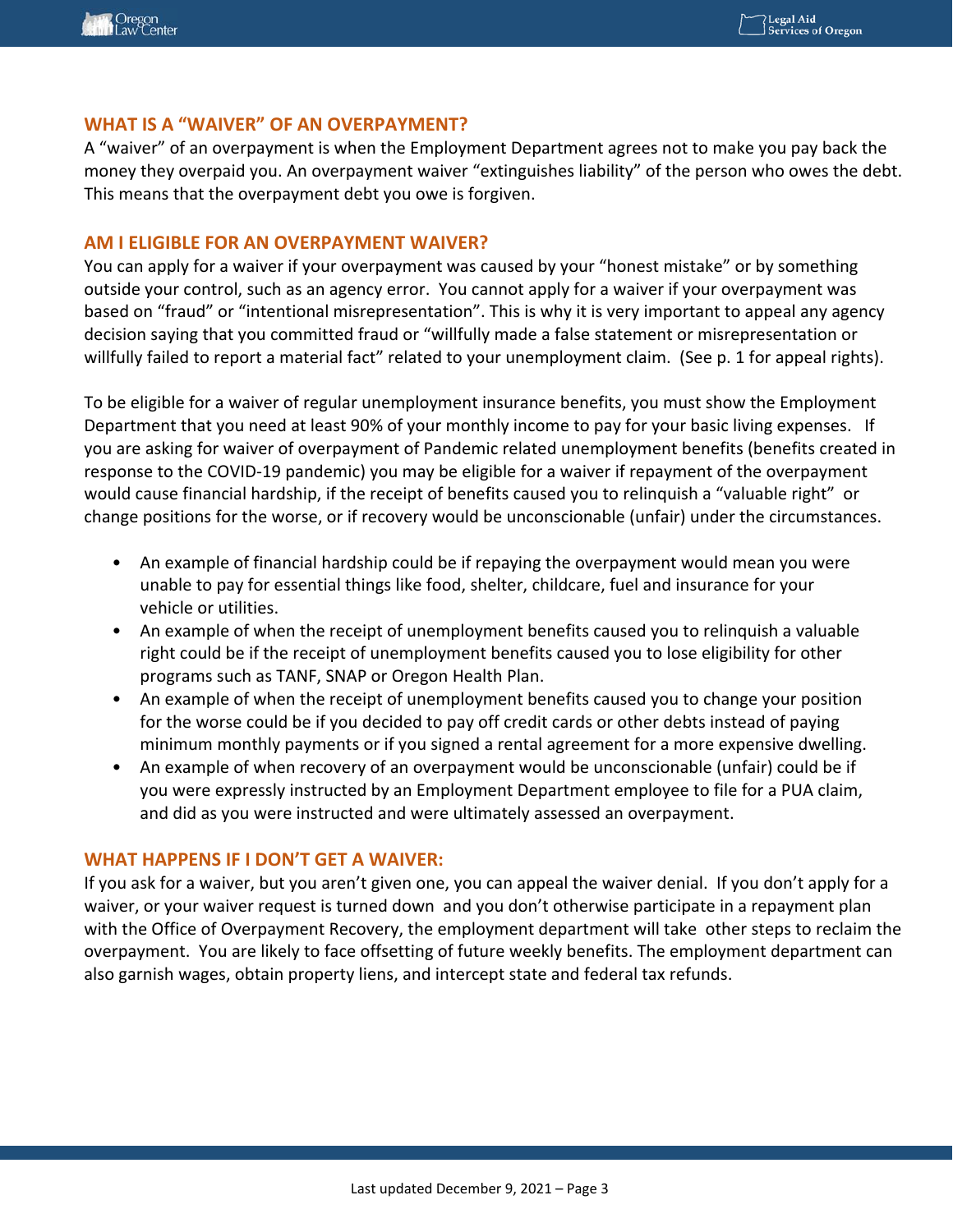## **HOW CAN I APPLY FOR A WAIVER?**

**Online**: The fastest way to apply for a waiver is to file an online waiver request form available here.<sup>4</sup> This waiver application technically only applies benefits paid under *federal* programs such as Pandemic Unemployment Assistance (PUA) or Pandemic Unemployment Compensation (PUC). For this reason, we recommend that after filling out the *federal* benefit overpayment waiver, that people who also received regular UI payments also fill out the waiver found at www.workinginoregon.org/opay. **Telephone**: If you need assistance because you have a disability or because you need a language interpreter, you can request an "accommodation", that someone from the Oregon Employment Department help you apply for waiver over the telephone. You can request an accommodation by sending a request to the "Universal Access Coordinator" through **oedcontactus.oregon.gov. Paper**: You can also download a more comprehensive waiver application at www. workinginoregon.org/opay. You can fax or mail your completed and signed form along with your bills, statement or additional documentation. Oregon Employment Department 875 Union St. NE. Salem, OR. 97311 FAX 503‐947‐1811

# **HOW SHOULD I RESPOND IF THE EMPLOYMENT DEPARTMENT IS PRESSURING ME INTO MAKING A PAYMENT PLAN OR IS THREATENING TO GARNISH MY WAGES OR INTERCEPT TAX REFUNDS?**

Apply for a waiver immediately if the overpayment was caused by anything other than fraud. See the instructions on page 3 about how to apply for a waiver.

If you had a good reason for not appealing the notice of overpayment when that was issued (such as not receiving the notice, being in the hospital, or not understanding the notice because it did not come in a language or format that you could read) you can request a hearing on the overpayment itself and explain why you have good cause for late filing.

If you agree that you were overpaid and are not eligible for a waiver, contact the Office of Overpayment Recovery (800) 553‐5396 and arrange for a payment plan that you can afford.

#### **WHAT HAPPENS IF MY TAX REFUND IS TAKEN TO REPAY MY UNEMPLOYMENT OVERPAYMENT?**

The state of Oregon can take your state and/or federal tax refund to pay back an unemployment insurance overpayment if the Employment Department gave you written notice of the overpayment, and gave you all available chances to challenge (disagree with) the overpayment. The Employment Department also has to give you a written notice that they plan to take your tax refund. If you get this notice, you have 60 days from the date on the written notice to "disagree" with this plan to take your tax refund. (OAR 471‐030‐ 0058). You also must receive a certified mail "Notice of Intent to Offset" from the Oregon Department of Revenue that your tax refund is about to be withheld to pay your overpayment. You also have 60 days from the date of this notice from the Department of Revenue to either pay the debt, or challenge this decision. (OAR 150‐305‐0350). To challenge the state's right to take your tax refund, you must show that you don't owe any overpayment, or that the overpayment isn't legally allowed to be collected because, for example, the debt is so old that it is past the date when the state is allowed to collect the money. \*Even if you have a

<sup>4</sup> https://app.smartsheetgov.com/b/form/4a3fe03b663c4570abe068c2c5a6218b